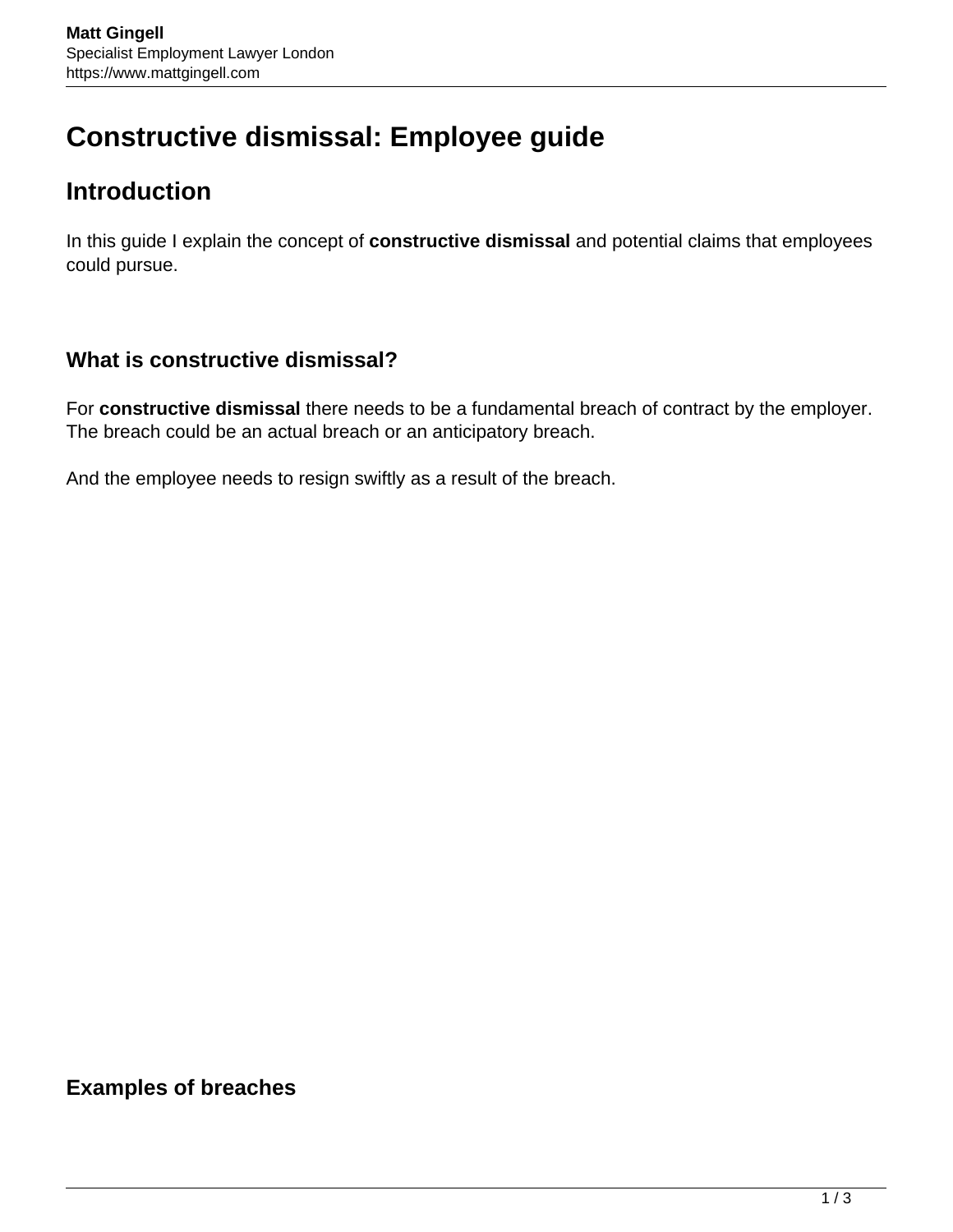There could be a breach of a key express term in the contract such as, for example, failure to pay the employee their salary, changing the employee's job title from that stated in the contract or reducing the employee's contractual holiday entitlement without agreement.

There could be a breach of an implied term such as the breach of the implied term of trust and confidence. Examples could include, for example, **bullying** by a manager, failing to properly deal with a [grievance](https://www.mattgingell.com/grievances/), [discrimination](https://www.mattgingell.com/discrimination-law/), subjecting the employee to an unjustified [performance](https://www.mattgingell.com/managing-performance/) improvement plan or excessive workload.

There may be a series of breaches which, cumulatively, amount to a breach of the implied term of trust and confidence with the last breach being the final straw.

Each case though will depend on its own circumstances.

#### **Wrongful dismissal**

If an employee establishes that they have been **constructively dismissed** they may have a claim for damages for wrongful dismissal. Damages are assessed on the basis of the employee being put in the financial position that they would have been in had the contract been performed lawfully. This will normally therefore be the net remuneration for the notice period. It could in some cases be for a longer period if, for instance, a contractual disciplinary process had not been followed.